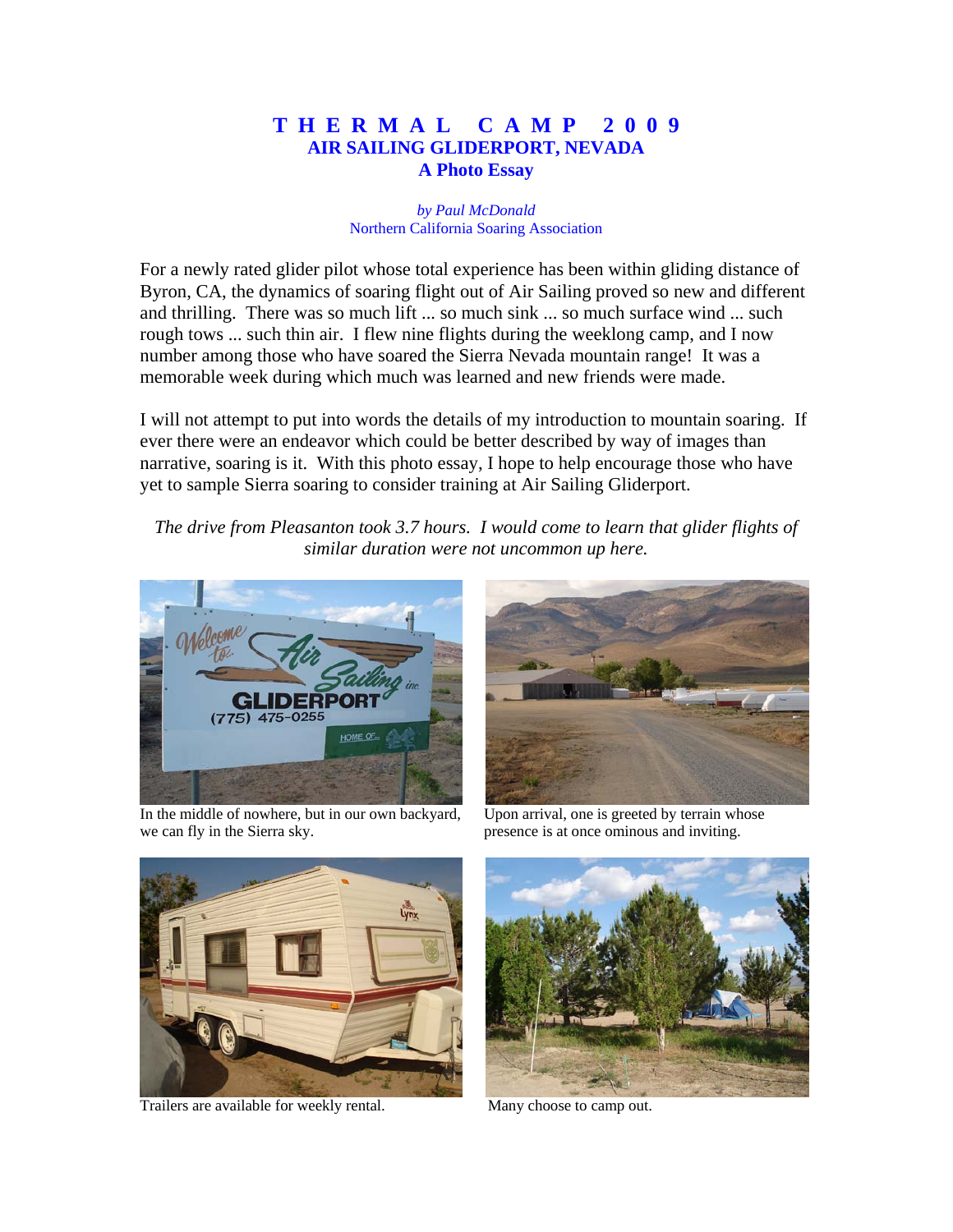

showers, and a laundry room. space, a kitchen, plus restrooms and showers.



The west bathhouse features two restrooms, two The main clubhouse offers classroom and briefing



An ample hangar houses many based aircraft, From the cabana in this idyllic grotto, one can including several fully rigged sailplanes. enjoy great views of ground and flight ops.



*Some choose to join Nevada Soaring Association (NSA), the tenant glider club at Air Sailing Gliderport, which has a fleet of gliders and a Pawnee towplane.*



These two Schweizer 2-33s are part of the NSA The NSA fleet also includes Schweizer 1-26s, fleet. 1-36s, and a Pegasus.

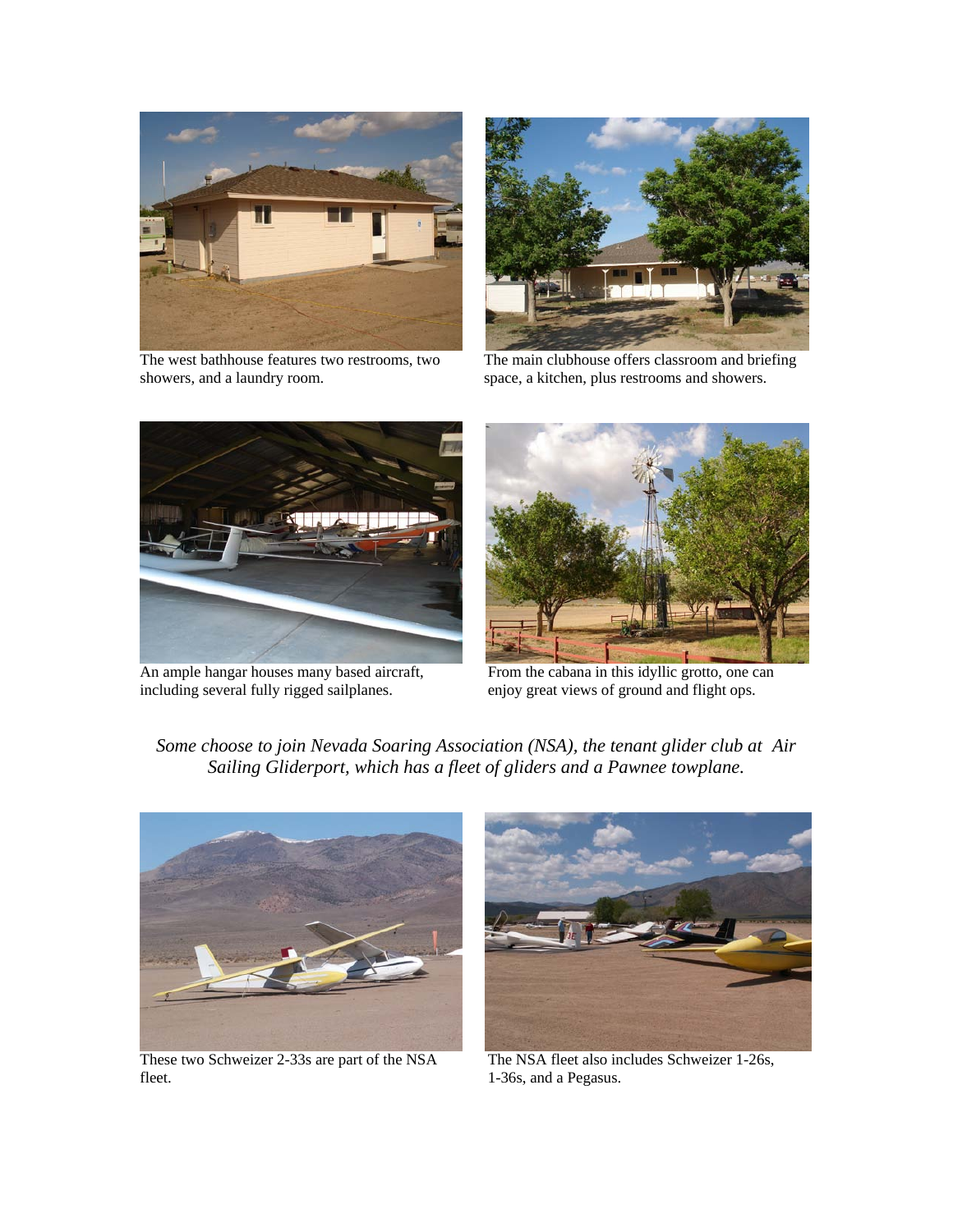

Facing north, the paved portion of Runway 35 stands out, along with dirt overruns on both ends that make the total length well over a mile. Note the two diagonal runways, including R21L which has a paved portion, and R21R which is utilized primarily for towplane landings. There are several emergency landing locations in the vicinity of the gliderport.

*There were eleven trainees enrolled in the Thermal Camp, including 2 from Reno, 3 from the Bay Area, 2 from San Diego, and one each from Oregon, Washington, South Dakota, and Texas.*



Three H301 Libelles were being flown during the Our G102 ... tied down securely. Winds reached camp. 30 knots at times out on the high desert.

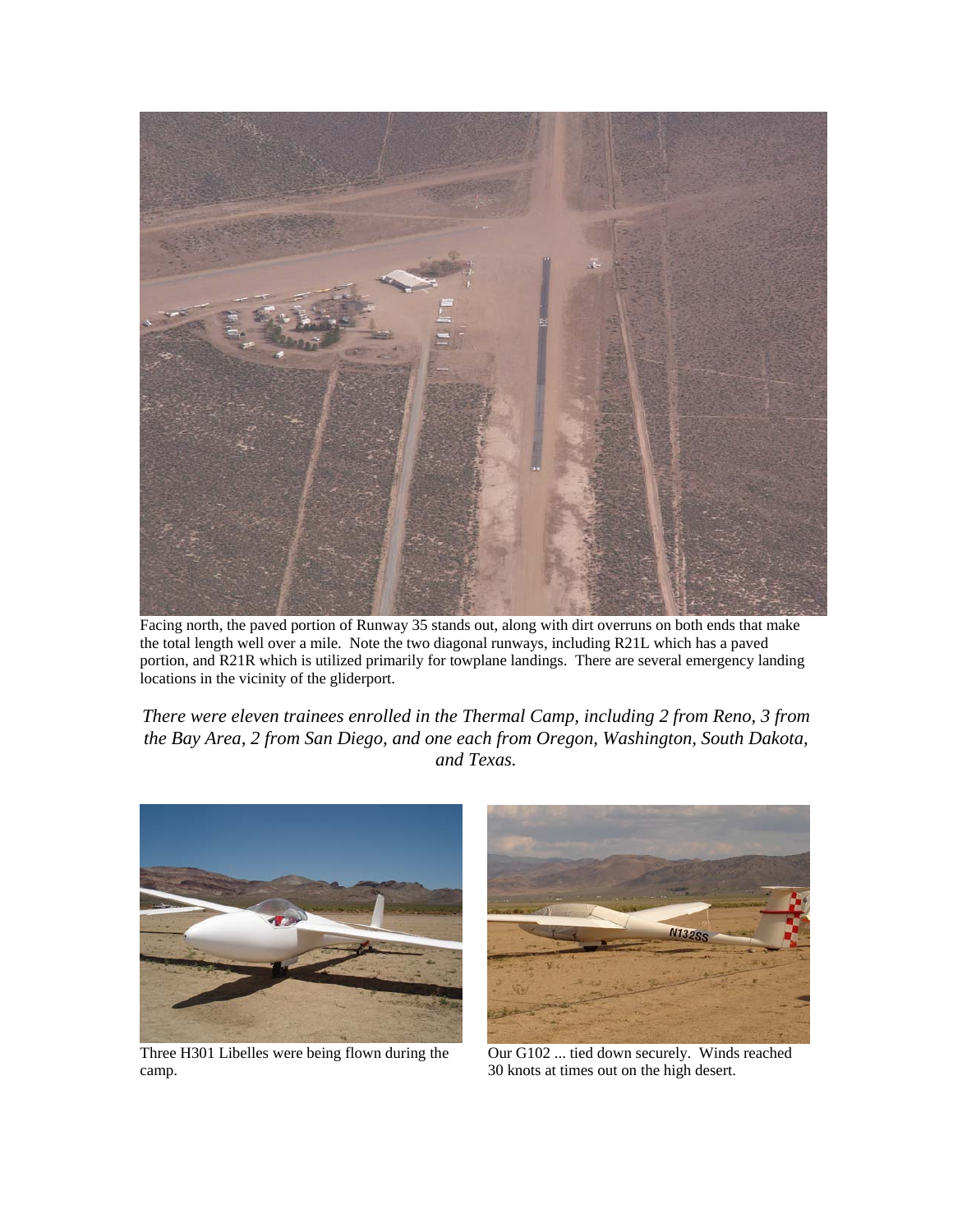

The prettiest glider I saw all week: a 1-23, yellow Puffy Cu ... the norm up here. with orange markings and white wings.







Sunset on Day One ... My first flight was an area orientation sortie in this ASK21 with Instructor Mark Montague (pictured).

*The academics began with a briefing on operating gliders safely in and around Reno airspace. A Reno TRACON representative and our own Rolf Peterson supplied the details. Of course, the 28Aug06 Hawker/glider collision is still a hot topic. A recent near-collision between an A320 and a glider at 14,000 feet near Minden was also covered.*





 One of two Piper Pawnee towplanes at ASI. One local trainee had his first glider solo in this NSA SGS 2-33 while we were there.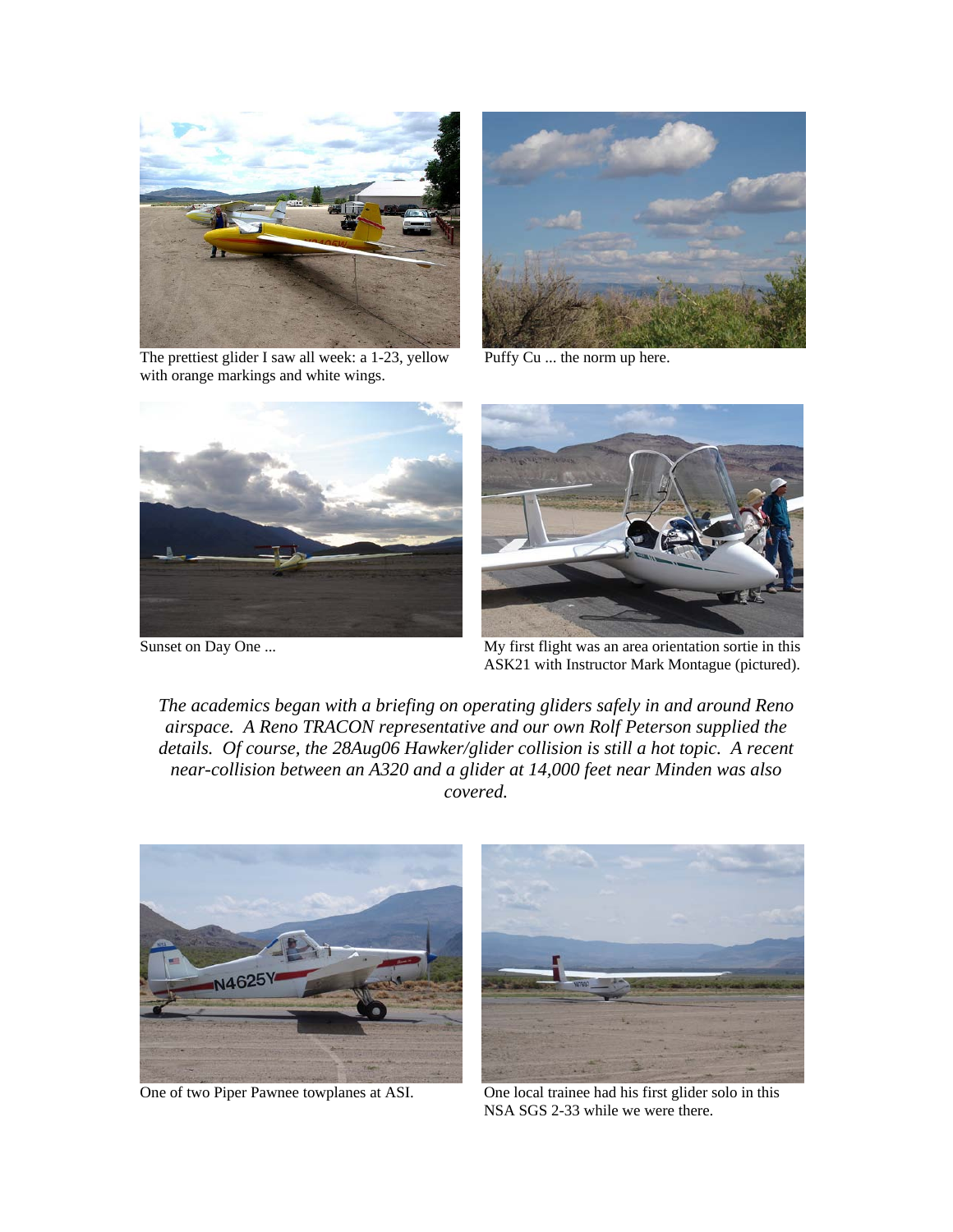



 $\overline{My}$  first flight in the G102 ...  $\ldots$  ... and I'm through ten-thousand feet on my way to a 3.2 hour flight.

*Other academic training included classes on thermal concepts and models, thermalling techniques, Macready theory, flying physiology, meteorology, soaring forecasts, density altitude, analyzing flights, glider performance, finding lift, off-field landings, retrieves, types of lift, and ridge soaring.*



You could just about reach up and touch the bases. Southbound, with Pyramid lake to the east.

![](_page_4_Picture_7.jpeg)

![](_page_4_Picture_9.jpeg)

humid and overdeveloped.  $valley$ .

![](_page_4_Picture_11.jpeg)

On the grid ... much of the week was unusually Tule Ridge runs to the north, up the east side of the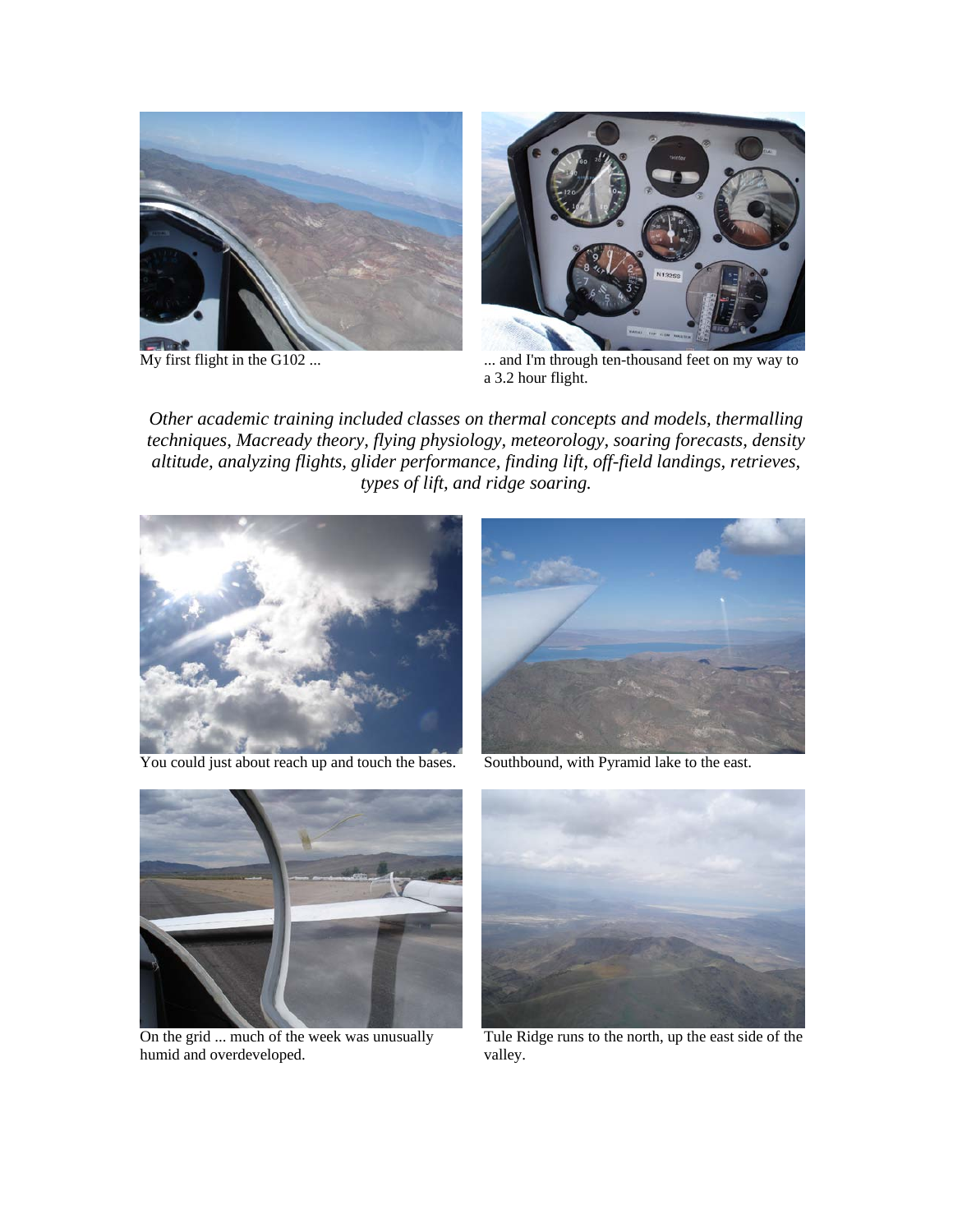![](_page_5_Picture_0.jpeg)

![](_page_5_Picture_1.jpeg)

![](_page_5_Picture_2.jpeg)

*The highlight of the week for me was Friday's planned outlanding on a dry lakebed. Flanigan Dry Lake is an alkali flat about 20NM NNW of ASI. Camp Staff would launch*  in the ASK21 and park in lift about halfway there. Trainees who tried for the dry lake *were required to get clearance from the ASK at the halfway point before proceeding northward. On Thursday, I failed in the attempt. On Friday, I made it.*

![](_page_5_Picture_5.jpeg)

![](_page_5_Picture_7.jpeg)

Final glide to Flanigan Dry Lake. Camp Director Rob Stone greets me on arrival.

![](_page_5_Picture_9.jpeg)

![](_page_5_Picture_11.jpeg)

 Sierra-Sierra on the lakebed. Given the recent rain, it was like landing on a pillow.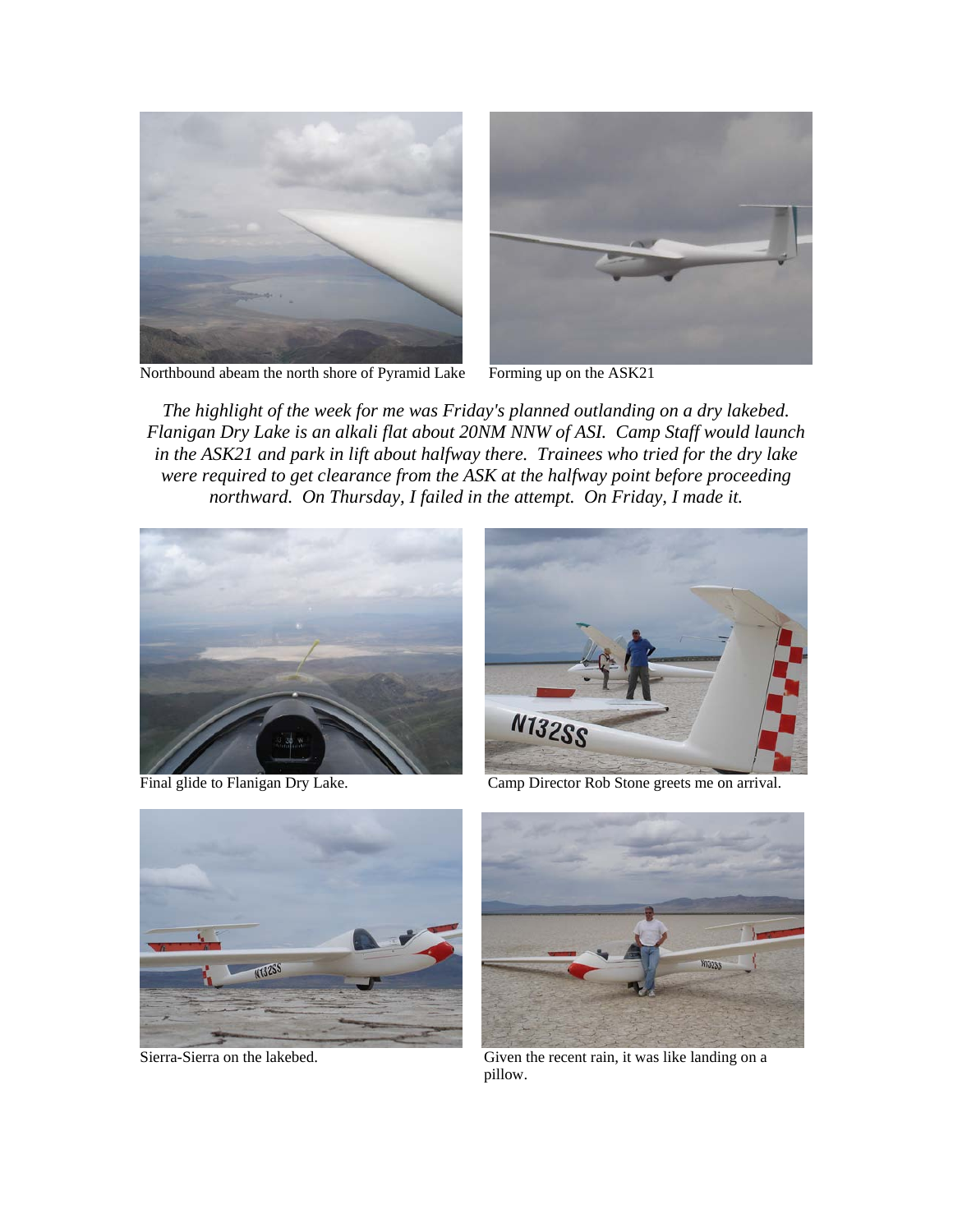![](_page_6_Picture_0.jpeg)

![](_page_6_Picture_2.jpeg)

Here's my checklist. The action of the I'm being towed off the dry lake ... through rain that was intermittent all week.

*Not unlike here at NCSA, ASI seems to run smoothly because of a cadre of passionate volunteers. Here are just a few of them.*

![](_page_6_Picture_5.jpeg)

![](_page_6_Picture_7.jpeg)

Bob Spielman - Chief Tow Pilot Rob Stone - Director, Thermal Camp 2009

![](_page_6_Picture_9.jpeg)

Mark Montague - Chief Instructor Stew Crane - Operations Tristan Armstrong - Flight Instructor

![](_page_6_Picture_11.jpeg)